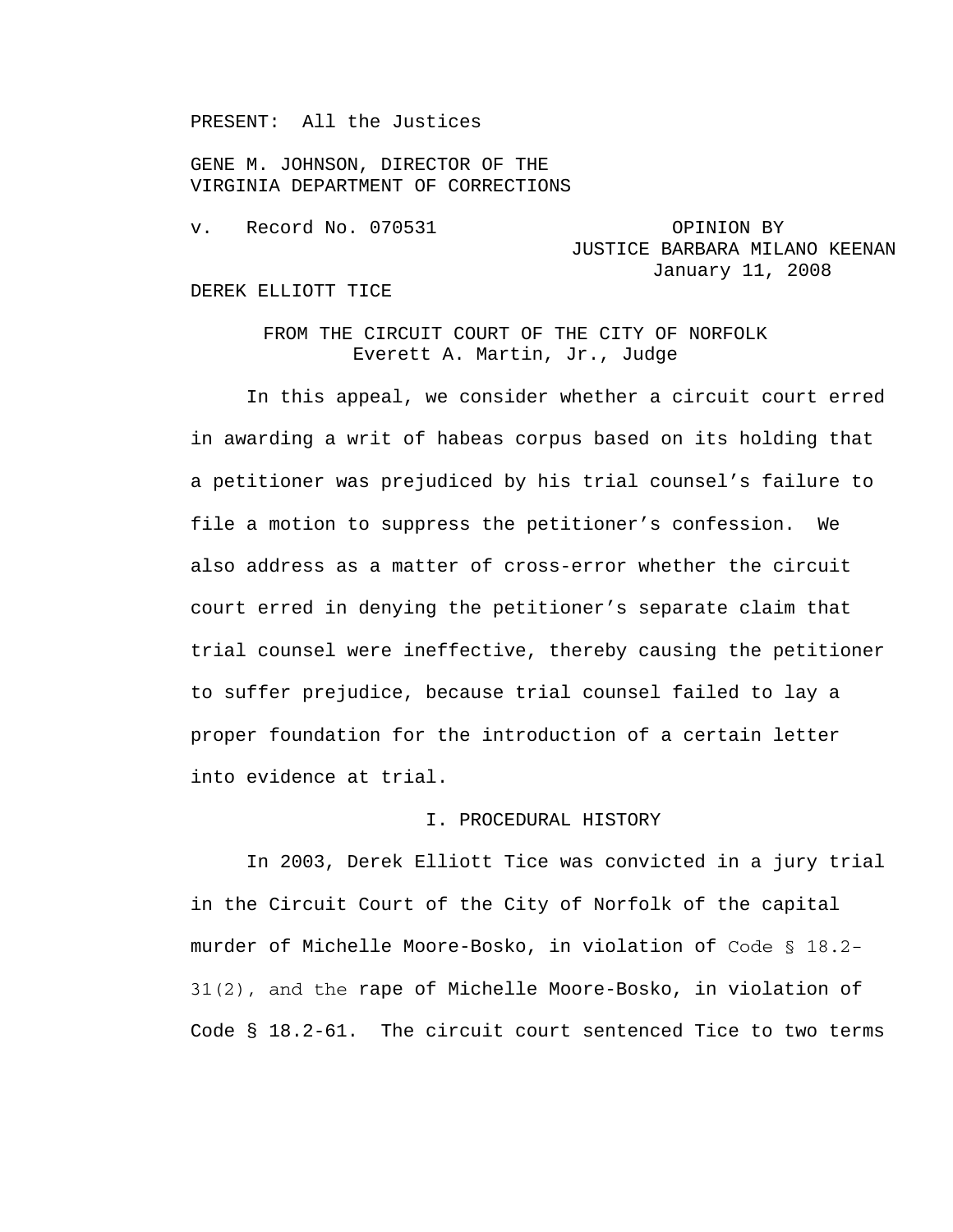of life imprisonment. $^1$  The Court of Appeals denied Tice's petition for appeal. Tice v. Commonwealth, Record No. 0408- 03-1 (December 23, 2003). This Court likewise refused Tice's petition for appeal. Tice v. Commonwealth, Record No. 040160 (October 1, 2004).

 In 2005, Tice filed a petition for a writ of habeas corpus in the Circuit Court of the City of Norfolk (the habeas court), in which he alleged claims of police and prosecutorial misconduct and claims of ineffective assistance of counsel. The habeas court dismissed most of Tice's claims by order and held an evidentiary hearing on the remaining claims.

At the evidentiary hearing, Tice alleged that his trial counsel were ineffective for failing to file a motion to suppress Tice's confession on the ground that he had invoked his right to remain silent. Tice also alleged that his trial counsel were ineffective for failing to properly introduce into evidence a letter written by another inmate, Omar A. Ballard, who had admitted his participation in the crimes for which Tice was convicted.

 $\overline{\phantom{a}}$  $1$  Tice's earlier convictions for these offenses were reversed on appeal by the Court of Appeals, which held that the jury had not been properly instructed. Tice v. Commonwealth, 38 Va. App. 332, 563 S.E.2d 412 (2002). The present opinion discusses only the evidence presented at Tice's second trial.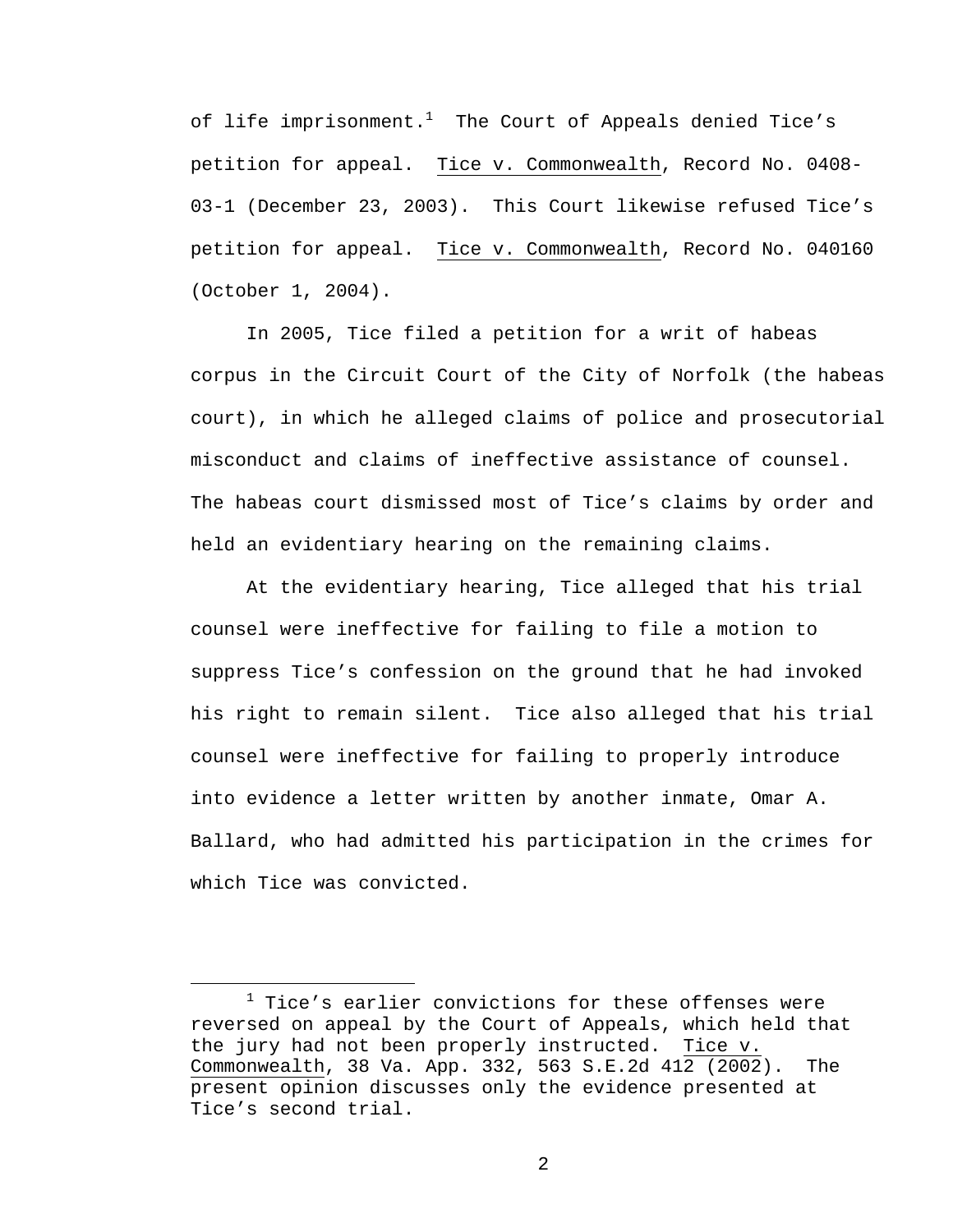After the evidentiary hearing, the habeas court dismissed Tice's claim concerning Ballard's letter but held that trial counsel were ineffective in failing to move to suppress Tice's confession, because such a motion "would probably have been granted" on the ground that Tice had invoked his right to remain silent. The habeas court further held that there was a "reasonable probability the jury would have acquitted [Tice] if his confession had not been admitted into evidence." On that basis, the habeas court awarded Tice a writ of habeas corpus.

### II. TICE'S CRIMINAL TRIAL

At Tice's trial, the Commonwealth contended that Tice was one of several men who had raped and murdered Michelle Moore-Bosko (Michelle). Tice's attorneys, however, maintained that Omar A. Ballard was the sole perpetrator of the crimes committed against Michelle.

The evidence showed that on July 8, 1997, William A. Bosko returned to his apartment in Norfolk after a tour of duty with the United States Navy and found the dead body of his wife, Michelle. Michelle had died from manual strangulation and multiple stab wounds to the chest. The evidence further revealed that Michelle had suffered "forcible injuries" to her vaginal area.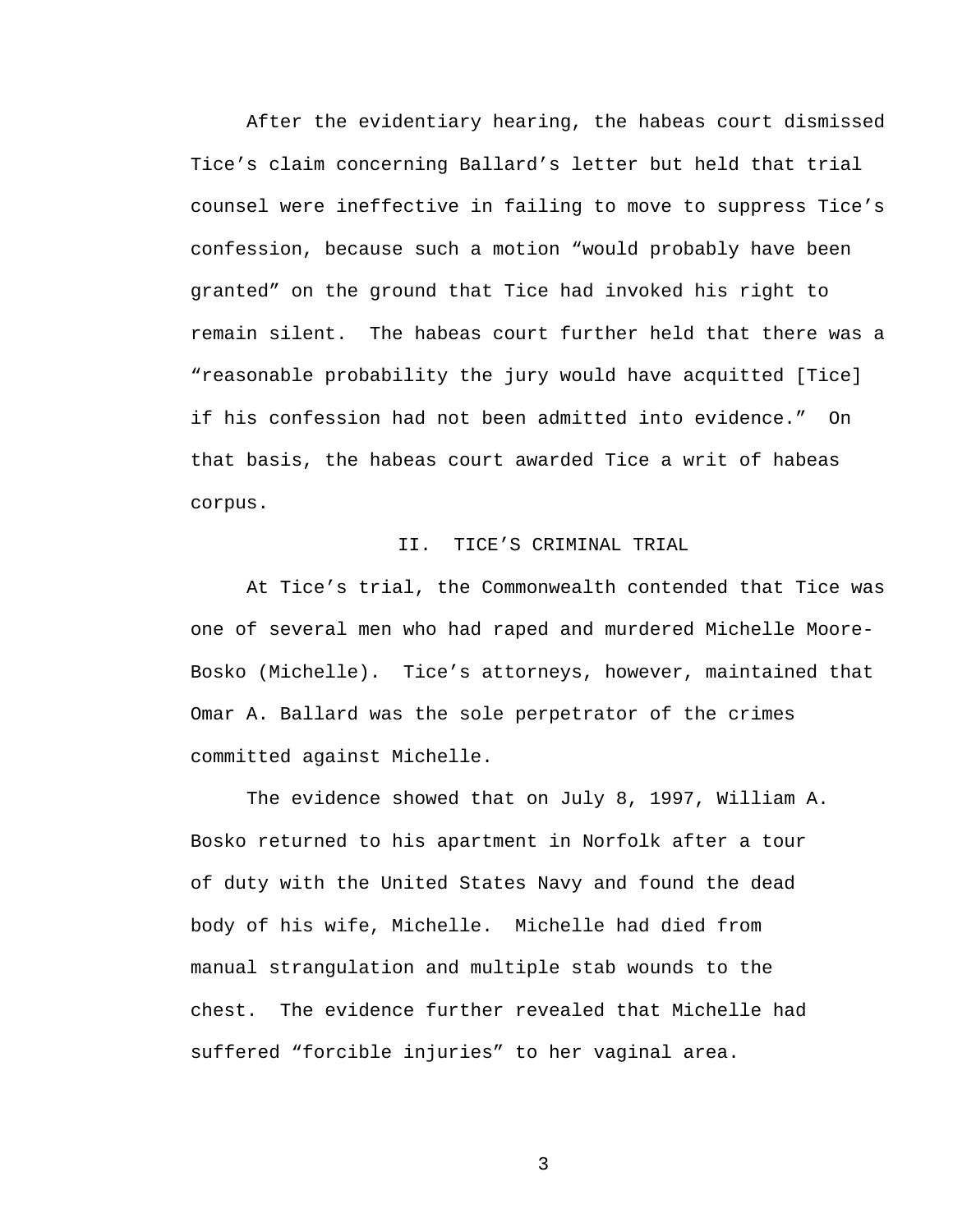City of Norfolk police officers found a blood-stained, serrated knife near Michelle's body. The police also recovered some DNA samples from Michelle's vagina and from a blanket on the bed. Robert Scanlon, a forensic scientist, testified that Tice was eliminated as the source of this DNA evidence. Scanlon's testimony further revealed a very high correlation between these DNA samples collected at the crime scene and the DNA sample obtained from Ballard.

The jury also heard the testimony of Joseph Dick, who had participated in the rapes and murder of Michelle and had entered into a plea agreement with the Commonwealth. Dick testified that at the time the crimes against Michelle were committed, he lived across the hall from Michelle's apartment with Danial Williams. Dick stated that on the night of Michelle's death, he was present at Williams' apartment with Williams and five other men, including Tice, Eric Wilson, Richard Pauley, Geoffrey Farris, and John Danser.

Dick testified that during a group conversation, he heard Williams state that he would like to see Michelle's "panties." After further discussion, the seven men knocked on Michelle's apartment door, but Michelle directed them to leave.

 Dick testified that the men walked to a parking lot where Ballard, a man Dick did not know, joined the group. According to Dick, the men, including Ballard, returned to Michelle's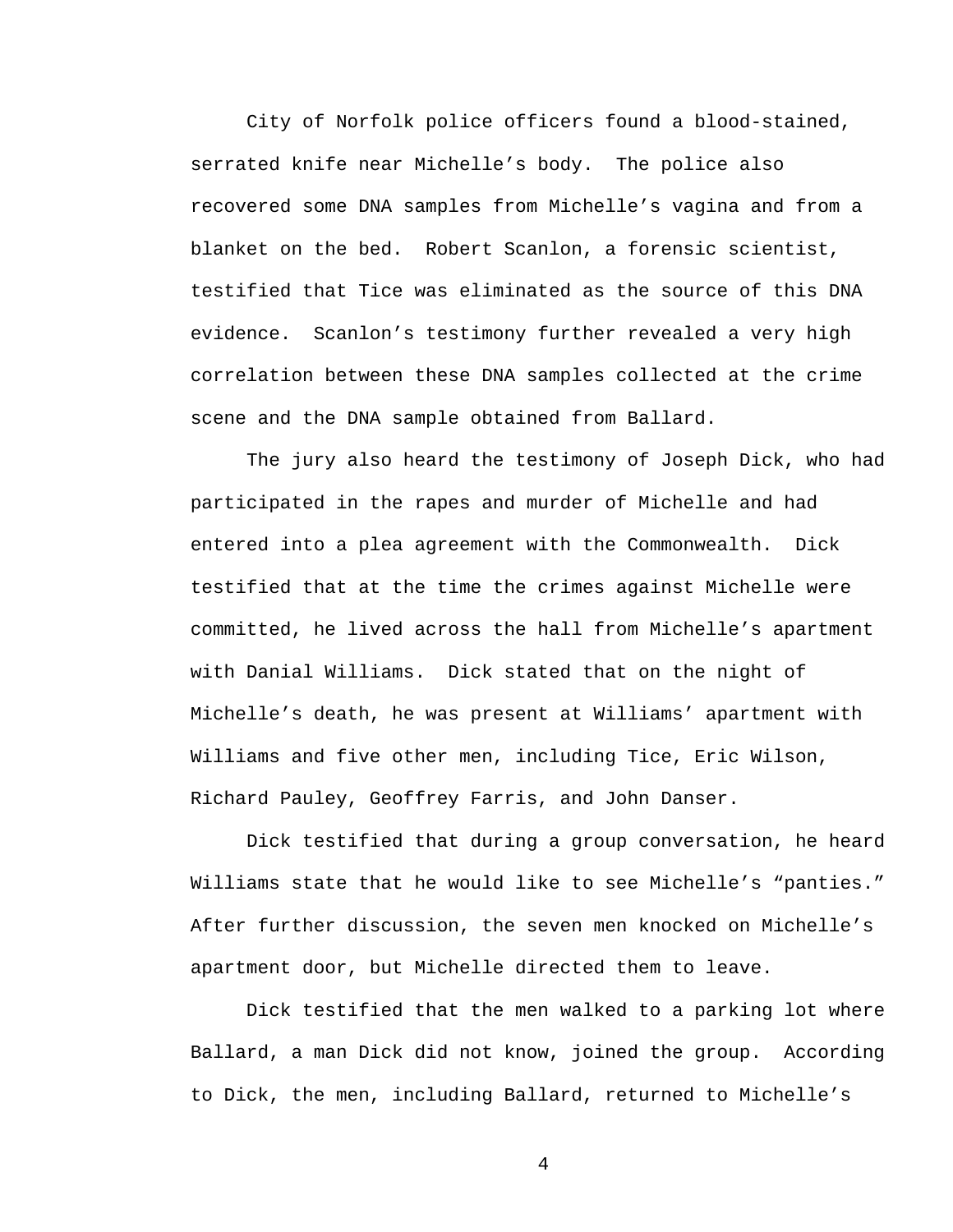apartment and knocked on the door again. Michelle opened the door, and the eight men forced their way into the apartment and carried Michelle to the bedroom. Dick testified that each man assisted in restraining Michelle, and that all the men, including Tice, had forcible sexual intercourse with her.

 Dick further testified that each man, including Tice, took turns stabbing Michelle with a knife obtained from her kitchen. After the men left Michelle's apartment, they "made a pact not to say anything" about the crimes and not to "turn each other in." Dick stated that he entered into this "pact" because he was afraid of Ballard.

 Dick acknowledged in his testimony that he originally was charged with capital murder and that as a result of his plea agreement, he had been convicted of first-degree murder. In the plea agreement, Dick promised to cooperate in the police investigation and to testify truthfully against all others charged with the crimes.

 Dick testified that he gave an initial account to the police that contained some false statements but, that after further police questioning, he admitted being present with Williams when Williams raped Michelle. In a second conversation with the police, Dick told the police that he also had raped Michelle. Dick testified that he informed the police that he, Williams, and Eric Wilson had committed the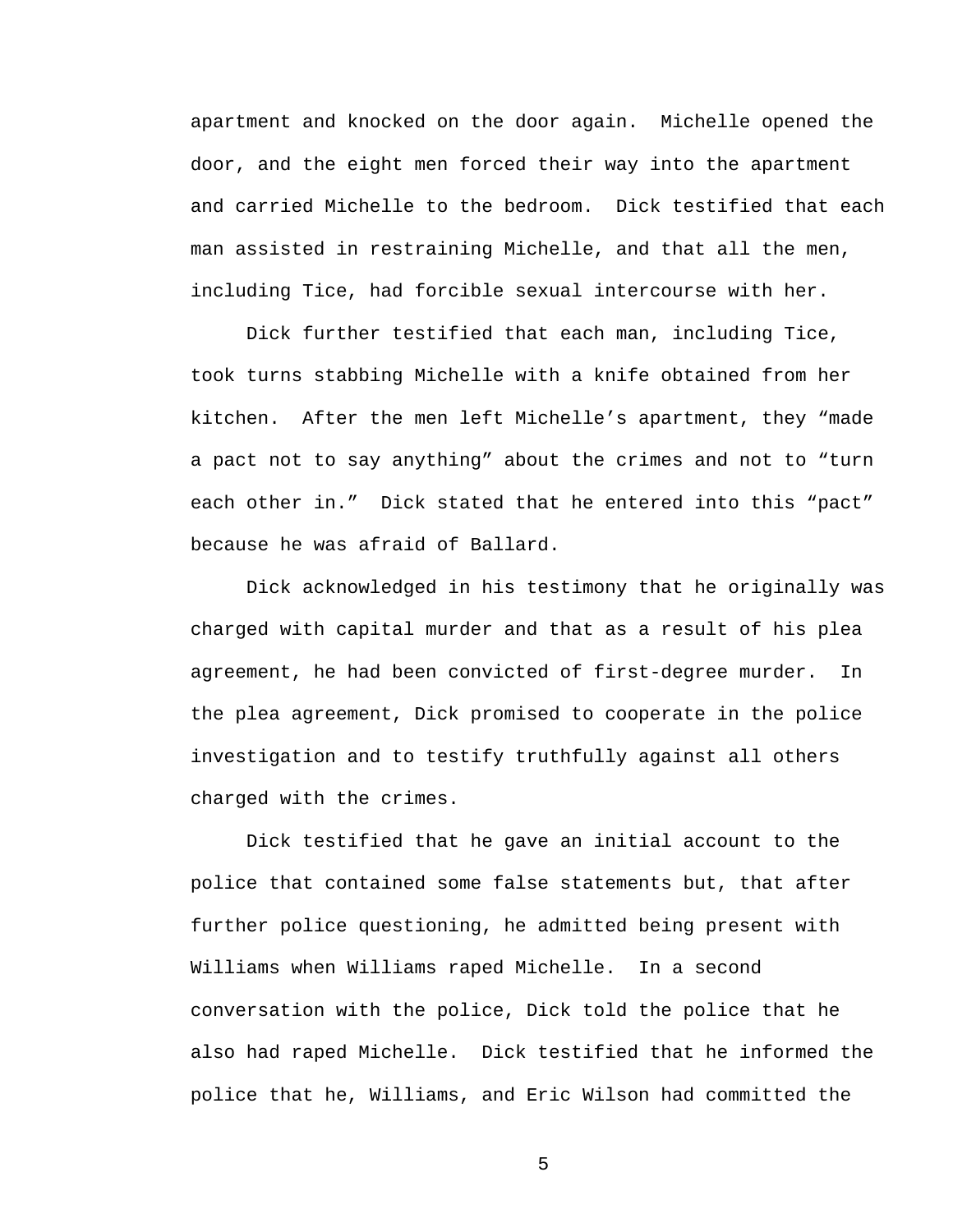crimes. Dick admitted in his testimony, however, that he had lied to the police in that second interview about other details of the crimes.

Dick further testified that in a third conversation with the police, he related that there were six men who each raped and stabbed Michelle but that he did not know all their names. Dick additionally stated that he had identified Tice as one of the perpetrators based on a photograph shown from a Navy yearbook, and that he had met Tice only once before the night of Michelle's death.

Dick admitted in his testimony that during this third police interview, he again provided inaccurate details of the crime to the police. Also, Dick admitted that he had written a letter to a member of the media in which he denied involvement in the crimes and claimed that he was pressured by the police to confess. Dick explained that he had written the letter containing those false statements in an attempt to generate media attention and to help his own case.

 Detective Robert G. Ford testified that after Dick identified Tice as one of the perpetrators, the police arrested Tice in Florida. Ford stated that when Tice arrived at the police station in Norfolk, Ford advised Tice of his Miranda rights, and that Tice waived these rights and indicated that he wanted to speak with the police.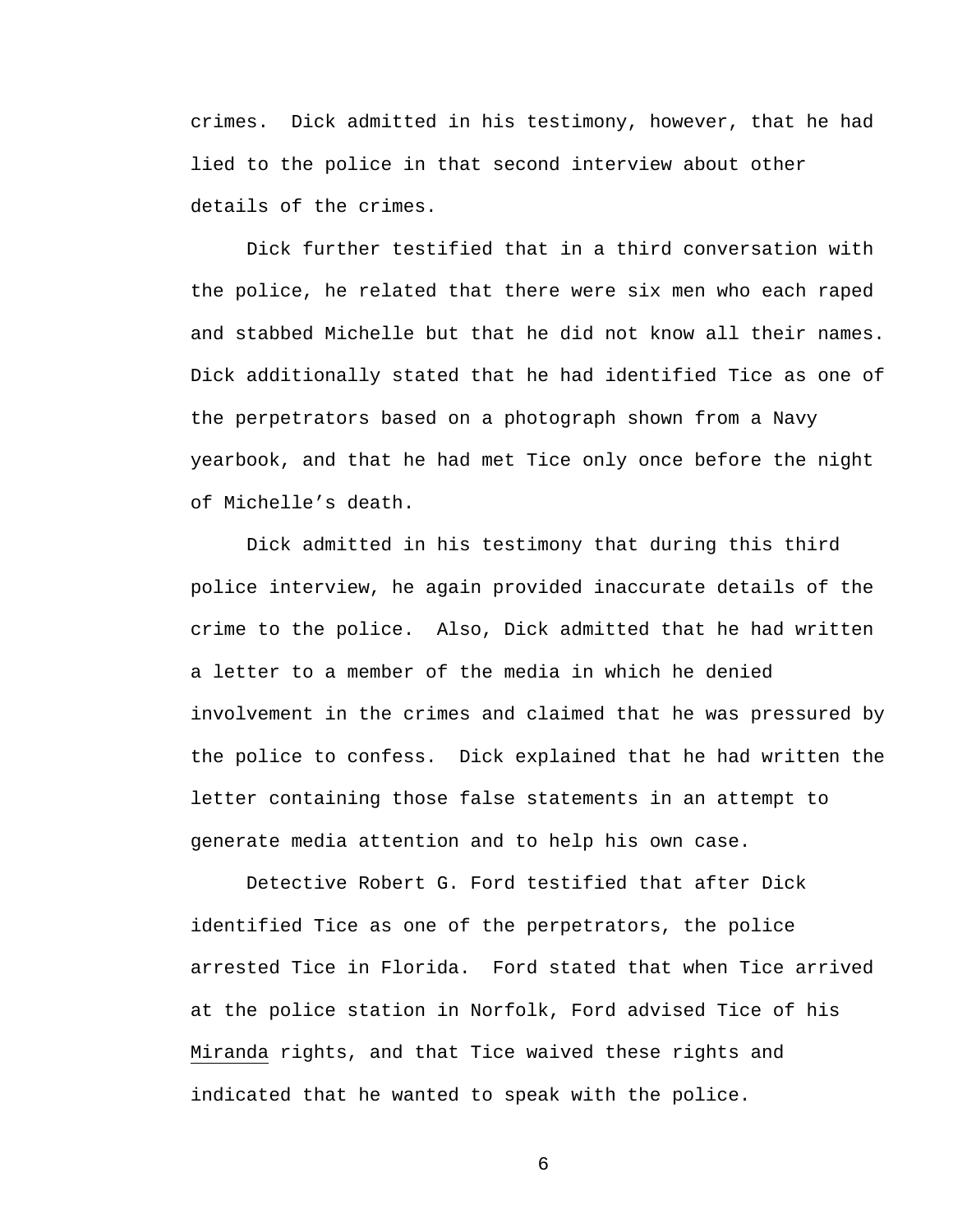Ford further testified that Tice initially denied participating in the crimes but acknowledged that he knew Williams and was aware that Williams had been arrested. Ford stated that he and Detective Brian Wray continued to question Tice, who eventually began crying and relating details of the crimes. At this time, Tice stated that he, Williams, Wilson, Dick, Farris, and another man whose name Tice did not know, all participated in the crimes. Tice ultimately advised Ford that Pauley also participated in the crimes, and stated that each of the men raped Michelle and stabbed her with a knife obtained from the kitchen. Tice added that Williams desired to rape Michelle first because she was Williams' "trophy."

Ford made a tape recording of Tice's statement, and a transcript of that statement was admitted into evidence. In the recorded statement, Tice explained that before the murder, all the men agreed to participate in raping and murdering Michelle so that each would be culpable for the crimes.

 Ballard was served with a subpoena to appear at Tice's trial but refused to testify. However, Detective David M. Peterson testified regarding the contents of three statements that Ballard made to the police.

 Peterson testified that after he learned that Ballard's DNA sample "matched" the DNA samples found in Michelle's apartment, Peterson interviewed Ballard, who was incarcerated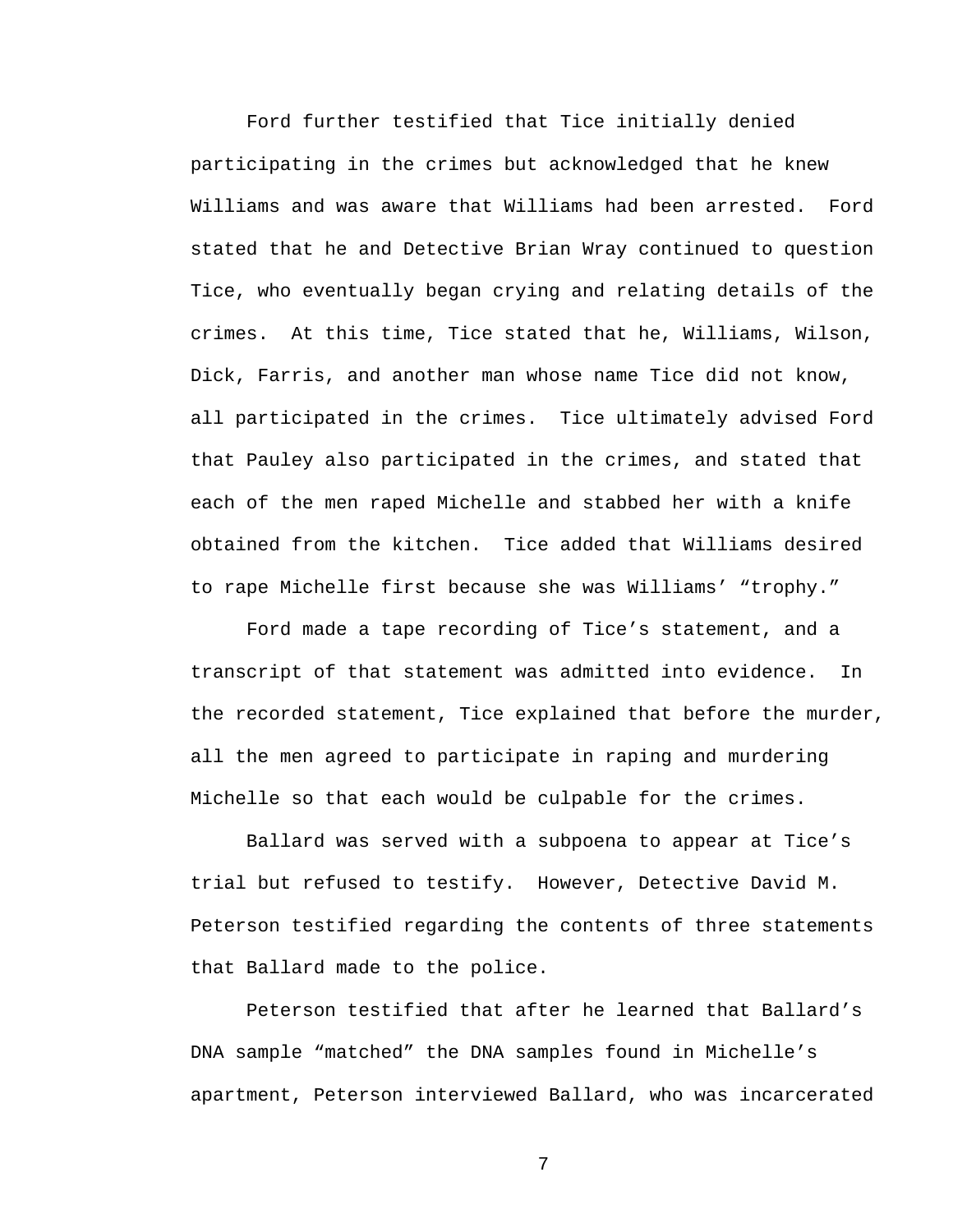for another crime. Ballard claimed that he was alone with Michelle in her apartment on the night in question and that, after they engaged in consensual sexual intercourse, something in Ballard "ticked" causing him to obtain a knife from the kitchen and stab Michelle. Ballard also told Peterson that Michelle had informed him that Williams was "stalking her."

Peterson testified that when he interviewed Ballard a second time, Ballard admitted that he had raped Michelle, and that he had choked and stabbed her. Ballard further admitted writing a letter (the Ballard letter) to a friend stating that he had murdered Michelle. When Tice's counsel asked that the Ballard letter be admitted into evidence, the circuit court sustained the Commonwealth's objection.

Peterson also testified that he spoke with Ballard a third time, after Ballard pleaded guilty to the rape and murder of Michelle. At that time, Ballard admitted being present at Michelle's apartment complex on the date of her death and hearing a group of four men, including Williams, discussing an attempt to enter Michelle's apartment. Ballard stated that he helped the men enter Michelle's apartment and that, after entering, they all raped and stabbed Michelle.

Tamika Taylor testified that Michelle was her closest friend and that on nights when Michelle's husband was away from home, Taylor and Michelle usually stayed together in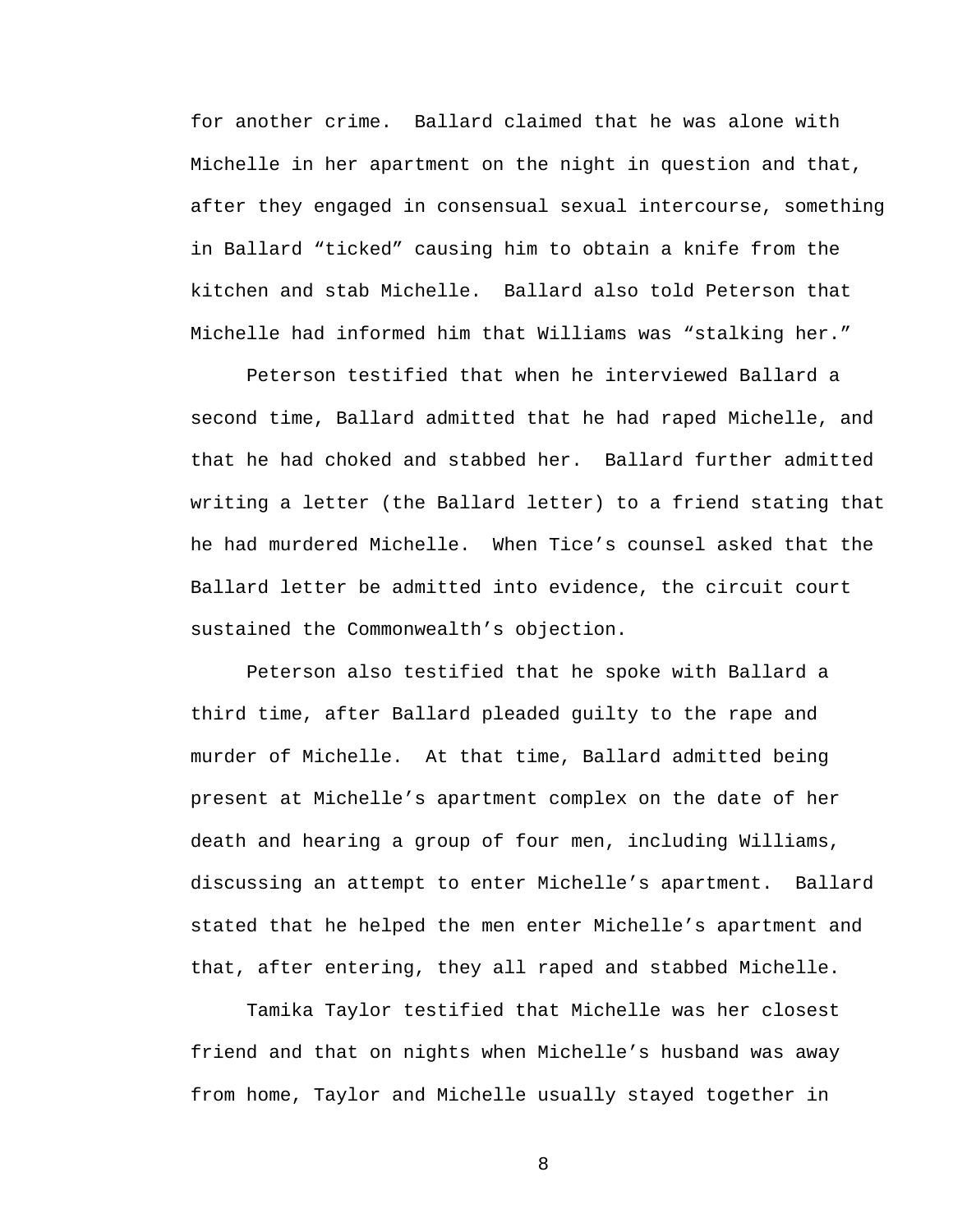Michelle's apartment. Taylor related that Williams "constantly" knocked on Michelle's door when Michelle's husband was not at home and asked to use Michelle's telephone. Taylor stated that Williams also would often "peep" through his window in an apparent attempt to observe Michelle walking in the hallway.

Taylor testified that she spent the night at Michelle's apartment the night before Michelle's death and left about 7:00 a.m. At that time, Ballard, a friend who often visited Michelle and Taylor early in the morning, was still present in Michelle's apartment.

## III. HABEAS HEARING

 At the habeas hearing, Tice presented evidence concerning his claims of ineffective assistance of counsel. Tice testified that when the police first interrogated him, prior to his confession, he told Detective Randy Crank that "[he didn't] want to talk anymore. . . but [he] might after [he] talked to a lawyer." Tice stated that the police then left him alone for a few minutes, until two detectives entered the room and accused him of committing the crimes.

 Tice confirmed that he eventually confessed to the police that he had participated in the crimes. However, Tice also maintained at the habeas hearing that he was not involved in the crimes committed against Michelle. Tice further testified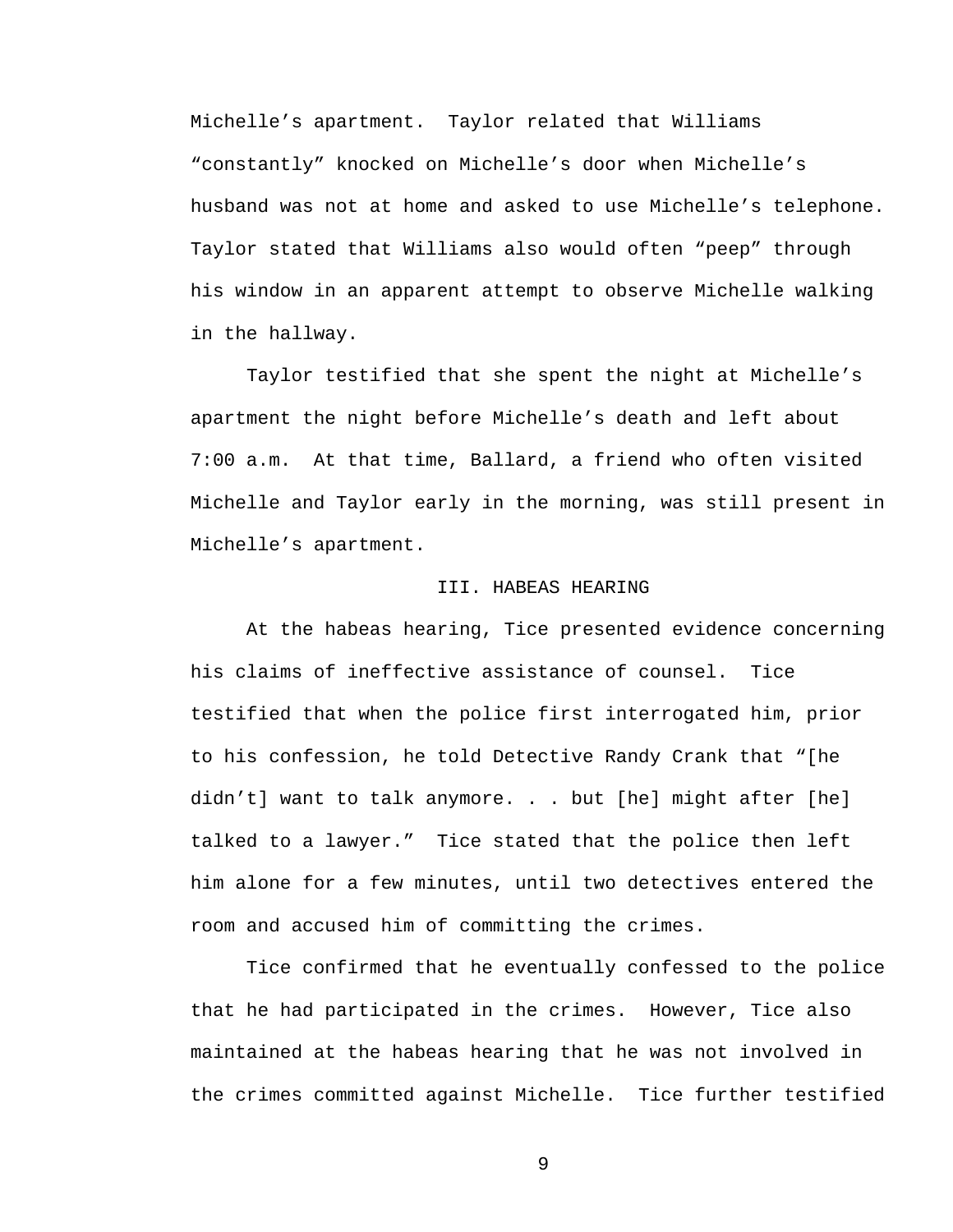that he did not recall discussing with his trial counsel any statement he made during the police interrogation regarding his desire to remain silent.

 Detective Crank stated that during Tice's first interview with the police, Crank advised Tice of his Miranda rights and administered a polygraph test to him. Crank testified that at the conclusion of the polygraph test, Tice made a statement that Crank entered in his notes, which were admitted into evidence at the habeas hearing. Crank's notes reflected the following exchange:

[Tice] told me [that Tice] decide[d] not to say any more; that [Tice] might decide to after he talks with a lawyer, or spends some time alone thinking about it. I told [Tice that] he would be given time to think about it. [Tice] did not request a lawyer. (Emphasis in original.)

Detective Ford testified that Crank did not inform Ford of this particular statement that Tice made. When Tice returned to the interrogation room, Ford told Tice that he had failed the polygraph test. Ford resumed the interrogation, and Tice eventually confessed his involvement in the crimes.

James O. Broccoletti, one of Tice's trial counsel, testified concerning his representation of Tice, which began more than six years before the habeas hearing. Broccoletti stated that he discussed with Tice whether Tice had invoked his Miranda rights but could not recall the details of that conversation. However, Broccoletti remembered that Tice did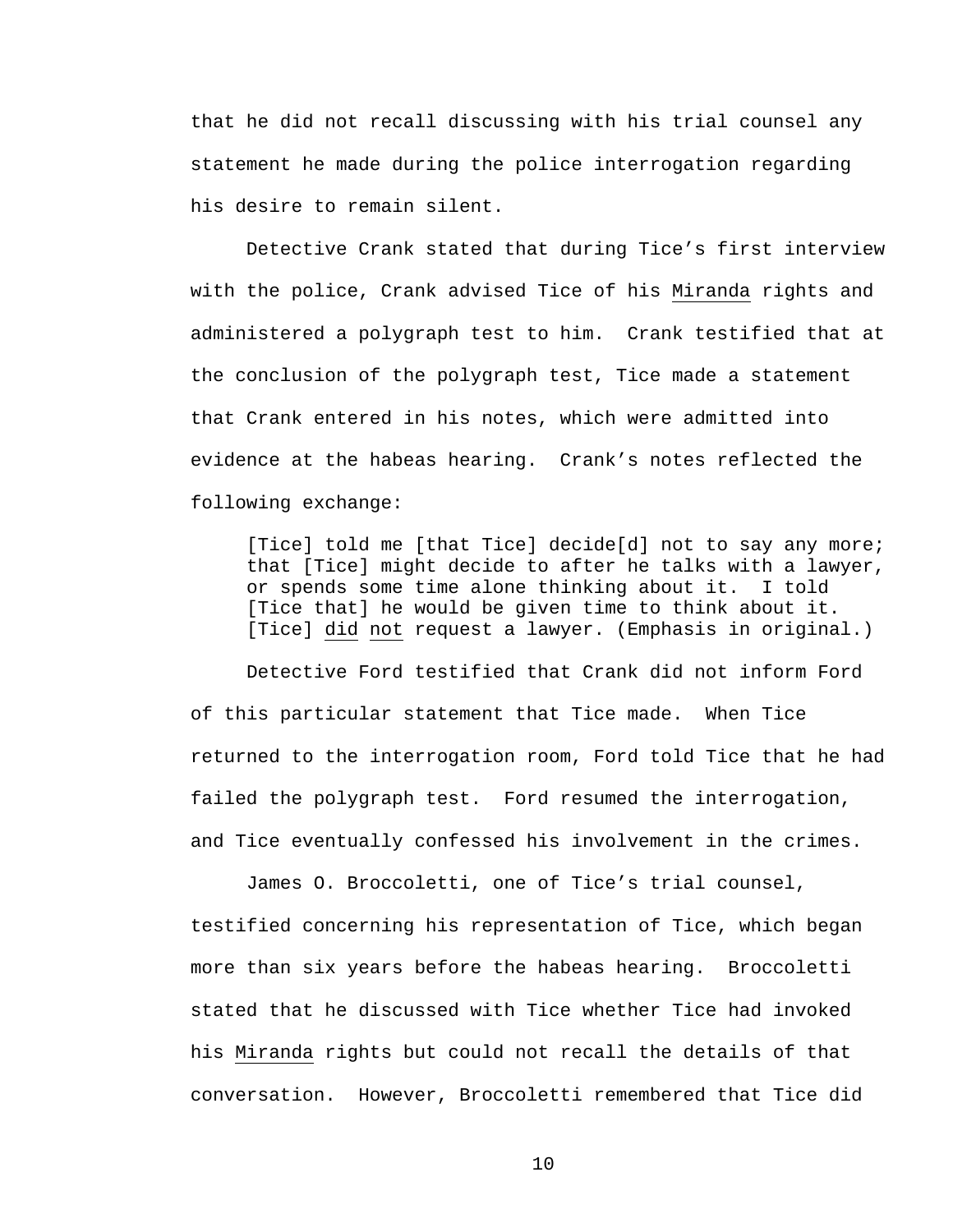not say that he had invoked his right to remain silent during the police interrogation.

Broccoletti acknowledged that he had received a copy of Crank's notes before Tice's trial and had reviewed every statement Tice made to the police. Broccoletti testified that Crank's notes "may have generated" a motion to suppress and that, although he could not offer an explanation, there must have been a reason that Broccoletti did not file such a motion.

Broccoletti also testified that he attempted to have the Ballard letter admitted into evidence at Tice's trial because Ballard had referenced the letter in his statement to police. Broccoletti explained that he had assumed that Detective Peterson could identify Ballard's handwriting for purposes of having the letter admitted into evidence.

Jeffrey R. Russell, also trial counsel for Tice, testified that trial counsel met with Tice many times and had several conversations with Tice on "every conceivable topic." Russell stated that he was "confident" that Tice had not informed trial counsel that he had invoked his Miranda rights during the police interrogation.

## IV. DISCUSSION

The Commonwealth argues that the habeas court erred in concluding that Tice received ineffective assistance of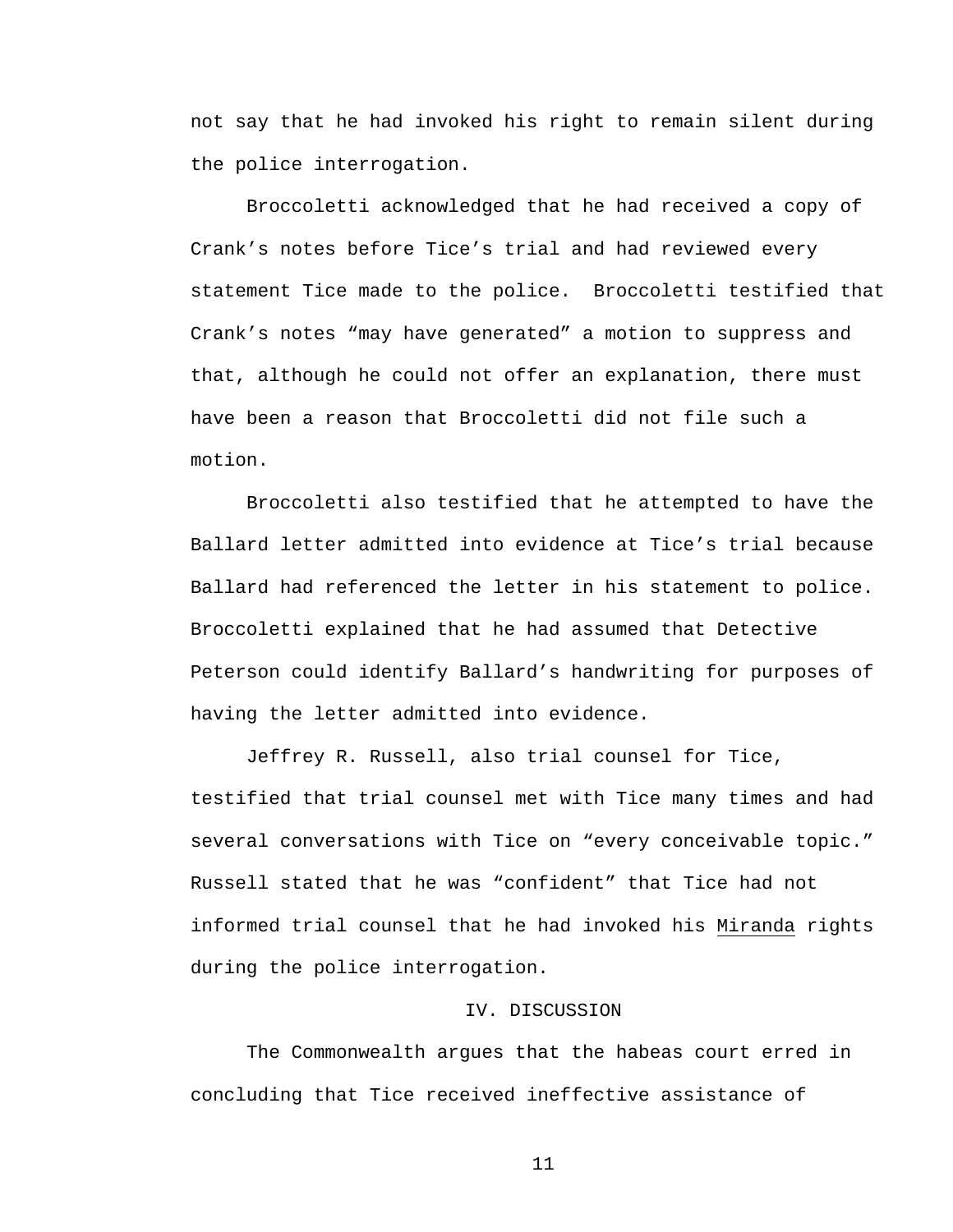counsel and was prejudiced by trial counsel's failure to file a motion to suppress Tice's confession. The Commonwealth contends that trial counsel reasonably could have declined to file a motion to suppress because Tice's invocation of the right to remain silent was conditional and, thus, did not constitute an unambiguous request to remain silent. The Commonwealth further argues that Tice was not prejudiced by his counsel's failure to file a motion to suppress the confession because such motion would have been denied.

In response, Tice argues that the habeas court correctly determined that his trial counsel were ineffective in failing to file a motion to suppress his confession because he unambiguously had invoked his right to remain silent. Tice also contends that the habeas court properly concluded under the standard set forth in Strickland v. Washington, 466 U.S. 668 (1984), that he suffered prejudice as a result of his counsel's failure to file a suppression motion. Tice asserts that his defense was prejudiced because the jury likely accorded his confession great weight and Dick's testimony was subjected to "damaging" cross-examination by Tice's counsel.

In deciding this issue, we apply well-established principles of law. A defendant's right to counsel under the Sixth Amendment includes the right to effective assistance of counsel. Yarborough v. Gentry, 540 U.S. 1, 5 (2003); Roe v.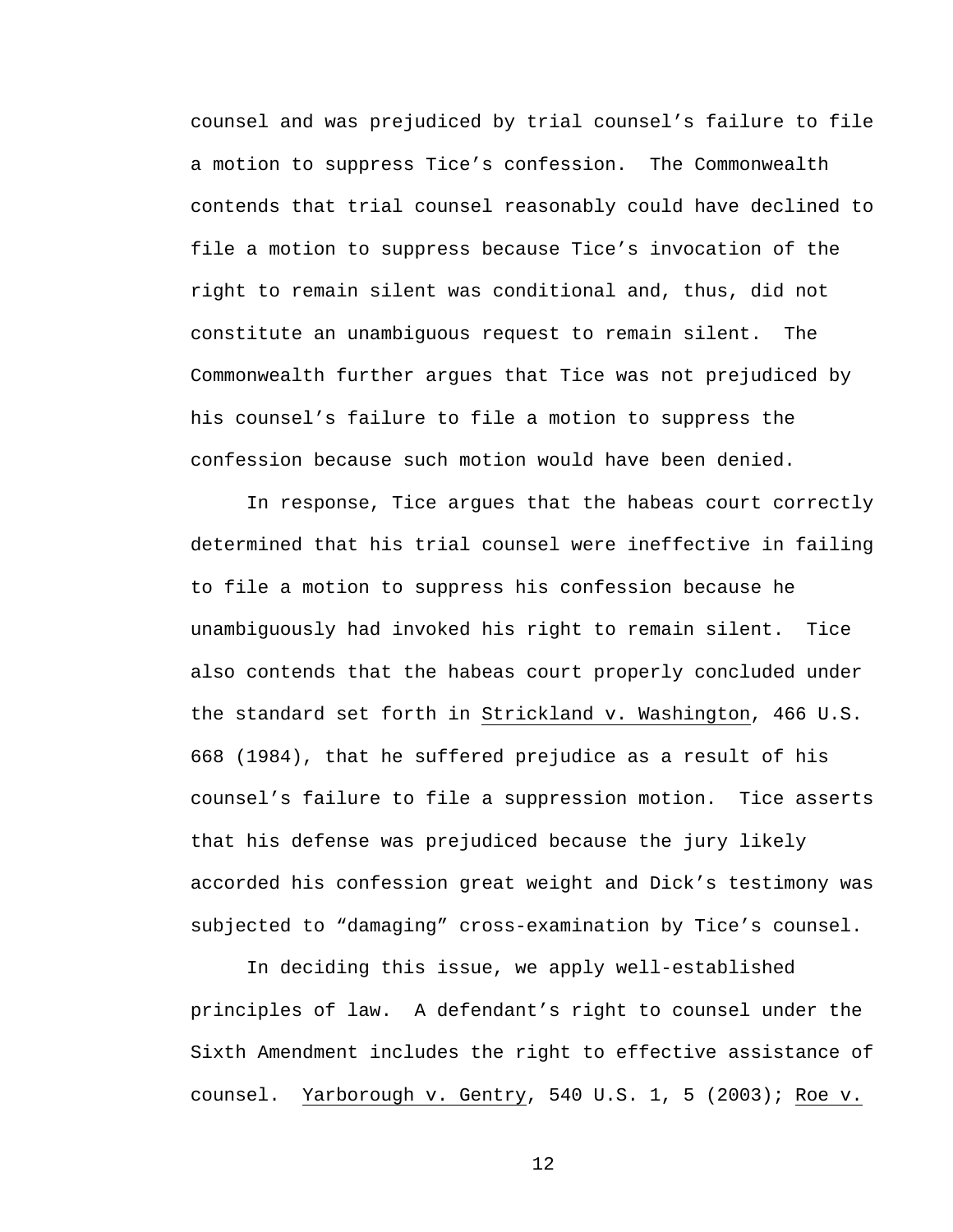Flores-Ortega, 528 U.S. 470, 476-77 (2000); Strickland, 466 U.S. at 685-86; Lewis v. Warden, 274 Va. 93, 111, 645 S.E.2d 492, 502 (2007); West v. Director, Dep't of Corrections, 273 Va. 56, 62, 639 S.E.2d 190, 194 (2007). Under this guarantee, a defendant is entitled to counsel who is reasonably competent and who gives advice that is within the range of competence required of attorneys in criminal cases. Wiggins v. Smith, 539 U.S. 510, 521-23 (2003); Kimmelman v. Morrison, 477 U.S. 365, 384 (1986); Strickland, 466 U.S. at 687; Lewis, 274 Va. at 111-12, 645 S.E.2d at 502-03; West, 273 Va. at 62, 639 S.E.2d at 194.

The issue whether trial counsel provided effective assistance presents a mixed question of law and fact. Strickland, 466 U.S. at 698; Lewis, 274 Va. at 112, 645 S.E.2d at 503; Yarbrough v. Warden, 269 Va. 184, 195-96, 609 S.E.2d 30, 36 (2005). A circuit court's findings of fact and conclusions of law "are not binding upon this Court, but are subject to review to determine whether the circuit court correctly applied the law to the facts." Curo v. Becker, 254 Va. 486, 489, 493 S.E.2d 368, 369 (1997); see also Green v. Warden, 264 Va. 604, 608-09, 571 S.E.2d 135, 138 (2002).

To prevail on a claim of ineffective assistance of counsel, a petitioner must ordinarily satisfy both parts of the two-part test set forth in Strickland. Wiggins, 539 U.S.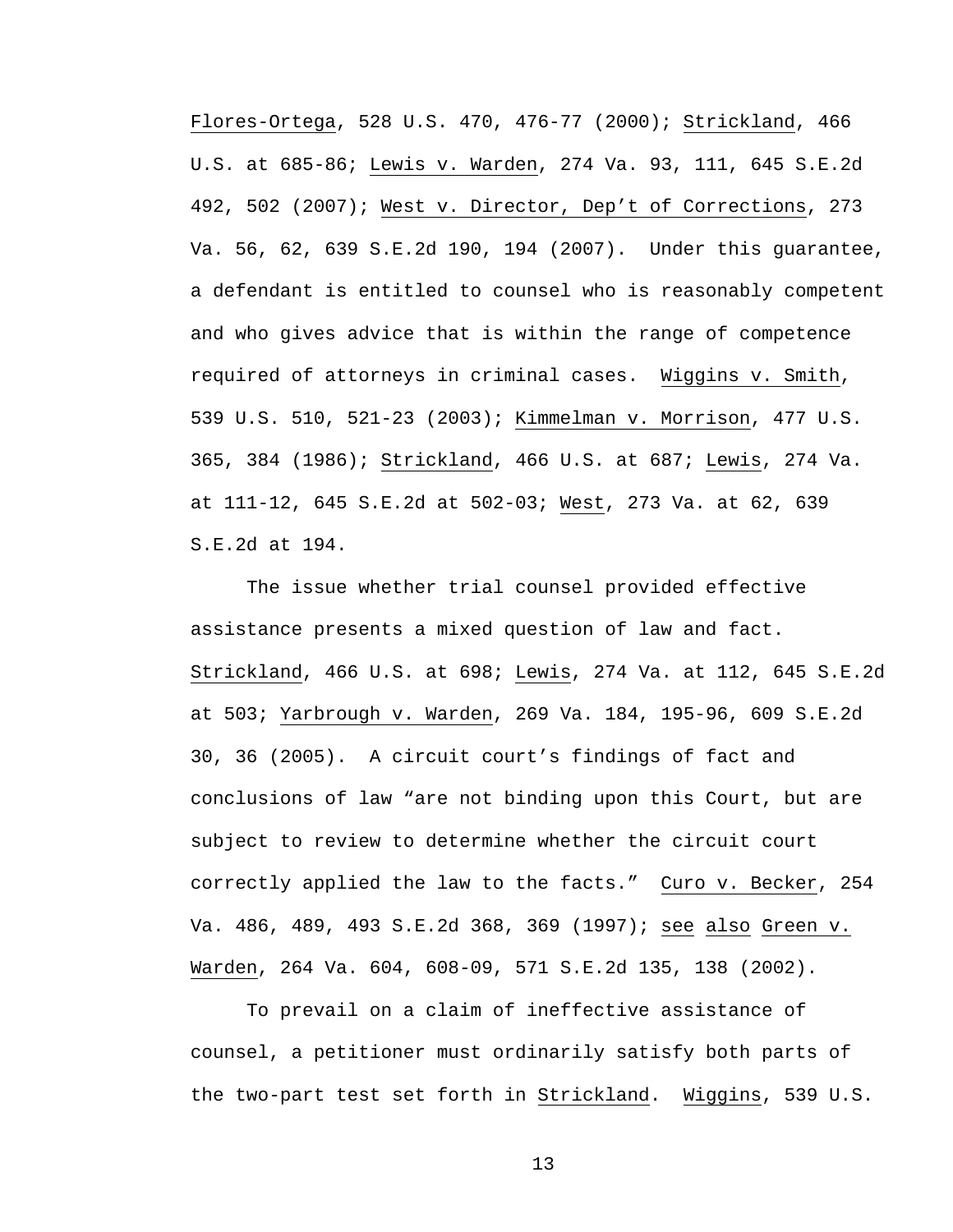at 521; Williams v. Taylor, 529 U.S. 362, 390 (2000); Strickland, 466 U.S. at 687; Lewis, 274 Va. at 112, 645 S.E.2d at 503; West, 273 Va. at 62, 639 S.E.2d at 194. The petitioner first must show that "counsel's representation fell below an objective standard of reasonableness." Strickland, 466 U.S. at 687-88; accord Wiggins, 539 U.S. at 521; Williams, 529 U.S. at 390-91; Lewis, 274 Va. at 112, 645 S.E.2d at 503; West, 273 Va. at 62, 639 S.E.2d at 194. In making this determination, the court considering the habeas corpus petition "must indulge a strong presumption that counsel's conduct falls within the wide range of reasonable professional assistance." Strickland, 466 U.S. at 689; accord Kimmelman, 477 U.S. at 381; Darden v. Wainwright, 477 U.S. 168, 185-86 (1986); Lewis, 274 Va. at 112, 645 S.E.2d at 503; West, 273 Va. at 62, 639 S.E.2d at 194; Yarbrough, 269 Va. at 196, 609 S.E.2d at 37.

If counsel's performance is found to have been deficient under the first part of the Strickland test, to obtain relief the petitioner must also show that "there is a reasonable probability that, but for counsel's unprofessional errors, the result of the proceeding would have been different. A reasonable probability is a probability sufficient to undermine confidence in the outcome." Strickland, 466 U.S. at 694; accord Wiggins, 539 U.S. at 534; Williams, 529 U.S. at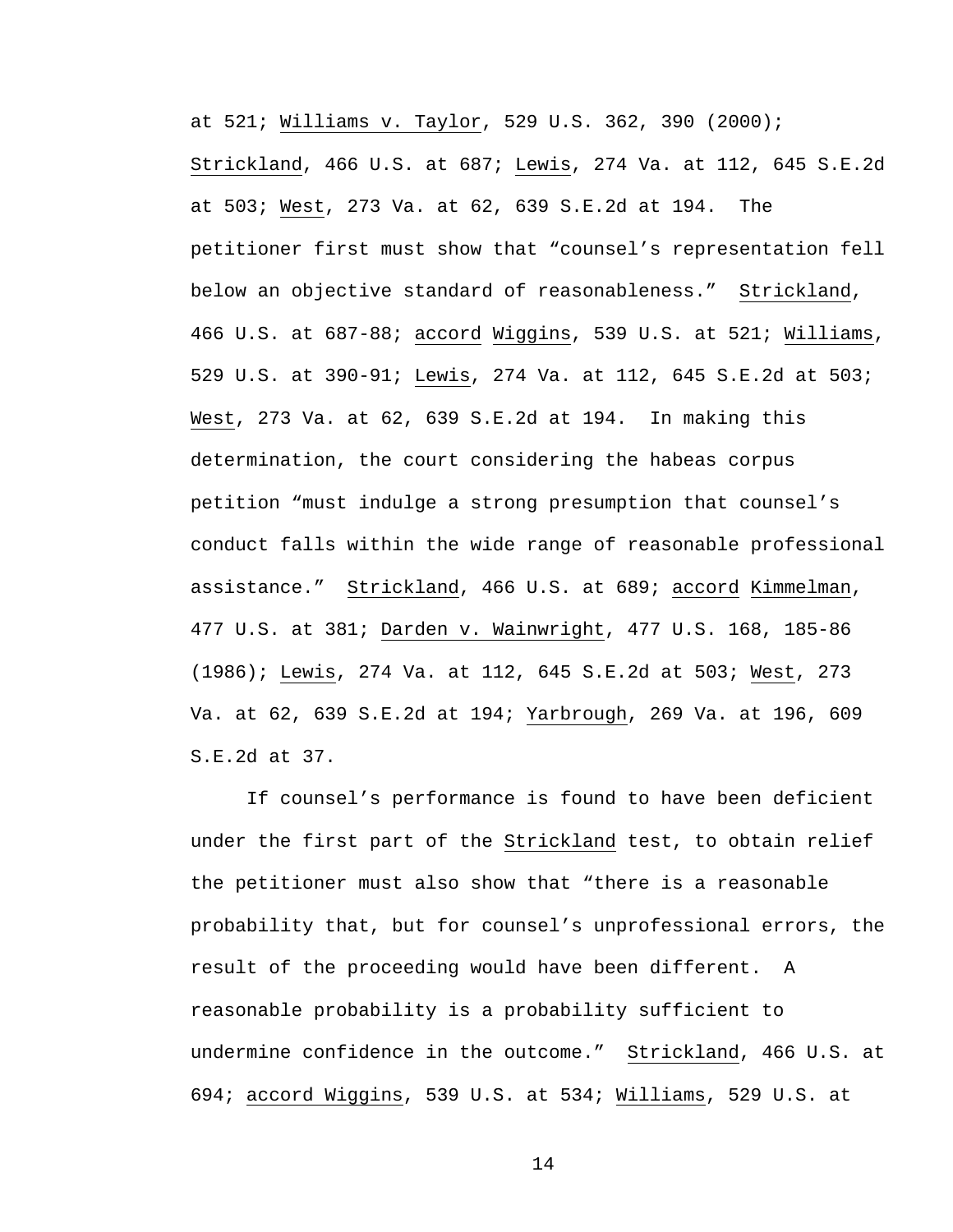390-91; Lewis, 274 Va. at 113, 645 S.E.2d at 503-04; Yarbrough, 269 Va. at 197, 609 S.E.2d at 37-38; Lovitt v. Warden, 266 Va. 216, 250, 585 S.E.2d 801, 821 (2003).

When, as in the present case, the principal allegation of ineffectiveness is trial counsel's failure to litigate competently a constitutional claim, a habeas petitioner first must prove that the constitutional claim is meritorious. See Kimmelman, 477 U.S. at 375. The habeas petitioner secondly must establish that there is a reasonable probability that the verdict would have been different had the fact finder not considered the excludable evidence. Id.; see Strickland, 466 U.S. at 694.

A reviewing court, however, is not required to determine whether "counsel's performance was deficient before examining the prejudice suffered by the defendant as a result of the alleged deficiencies. . . . If it is easier to dispose of an ineffectiveness claim on the ground of lack of sufficient prejudice, which we expect will often be so, that course should be followed." Strickland, 466 U.S. at 697; see also Lewis, 274 Va. at 113, 645 S.E.2d at 504; Yarbrough, 269 Va. at 197, 609 S.E.2d at 38; Lovitt, 266 Va. at 250, 585 S.E.2d at 821.

In addressing Tice's claim, as directed by the Supreme Court in Strickland, we move directly to consider the second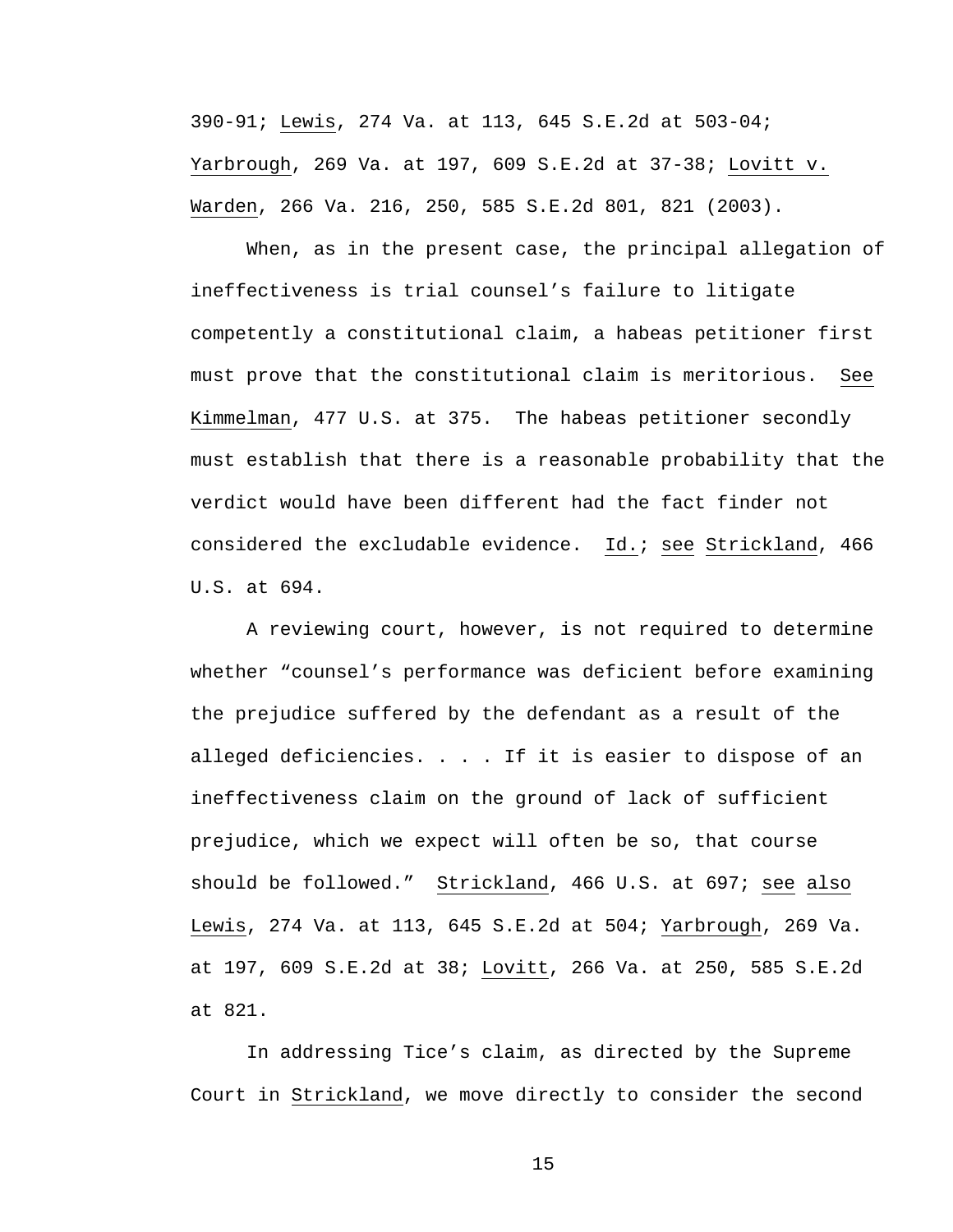prong of the Strickland test, namely, the issue whether Tice suffered prejudice sufficient to undermine confidence in the outcome of the proceedings as a result of the admission of his confession at trial. We resolve this issue by reviewing the remaining trial evidence, in the absence of Tice's confession, under the Strickland standard.

Upon this review, we note that Dick admitted at trial that he had not told the truth to the police regarding several details of the crimes. Those details included the room in which the crimes occurred, the question whether Michelle performed oral sodomy on Tice and Williams, and the issue whether Michelle had gained control of the knife and threatened Williams. However, despite these and other inaccuracies in his earlier statements to the police, Dick was consistent in his sworn testimony implicating himself and Tice in the rapes and murder of Michelle, and did not change or retract any aspect of that testimony on cross-examination by Tice's trial counsel.

We also observe that Tice's counsel failed to present any evidence showing that Dick had a motive to fabricate his testimony concerning Tice's role in the crimes. When Dick gave his testimony at Tice's trial, Dick was serving two sentences of life imprisonment for his crimes against Michelle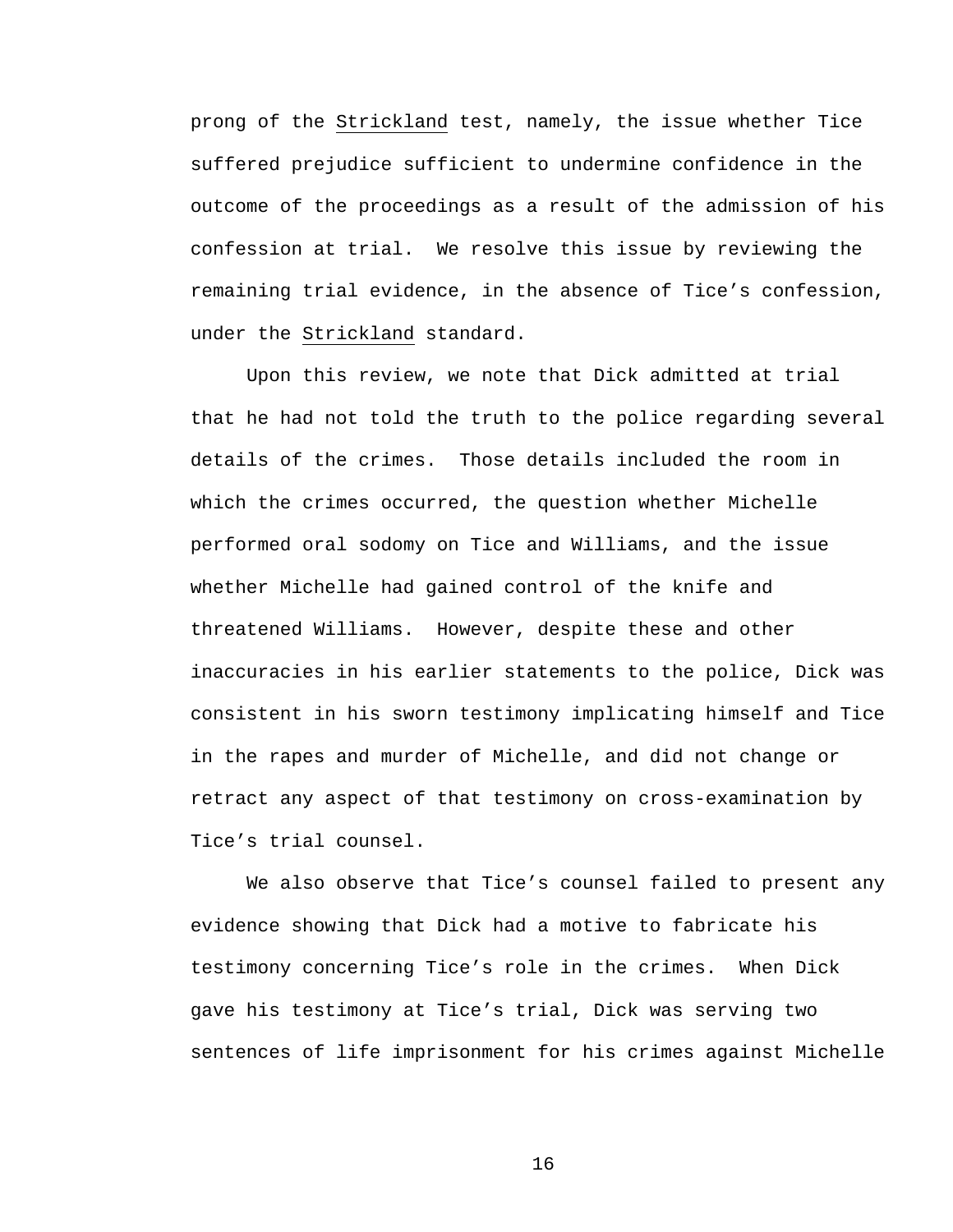and was not subject to any additional penalties for those crimes.

Dick's testimony further revealed that he had seen Tice on only one occasion prior to Michelle's murder, and had identified Tice from a photograph that appeared among many other photographs in a Navy yearbook. This evidence established that Dick and Tice did not have a prior relationship that could support a charge that Dick disliked Tice or was otherwise biased against him. Thus, this evidence additionally supported the credibility of Dick's testimony about Tice's participation in the crimes.

Tice's defense at trial was based on the theory that Ballard alone committed the offenses against Michelle. Tamika Taylor's testimony undermined this theory. Her testimony revealed that Williams had an apparent obsession with Michelle, providing a link to the crimes perpetrated by the group that included Williams, Tice, and Dick. This testimony also was consistent with Dick's testimony that Williams wanted to "go over and see Michelle's panties."

Taylor's testimony also established that Ballard and Michelle were friends, and that Ballard frequently visited Michelle in her apartment. This testimony helped explain Ballard's statement to Detective Peterson that Michelle opened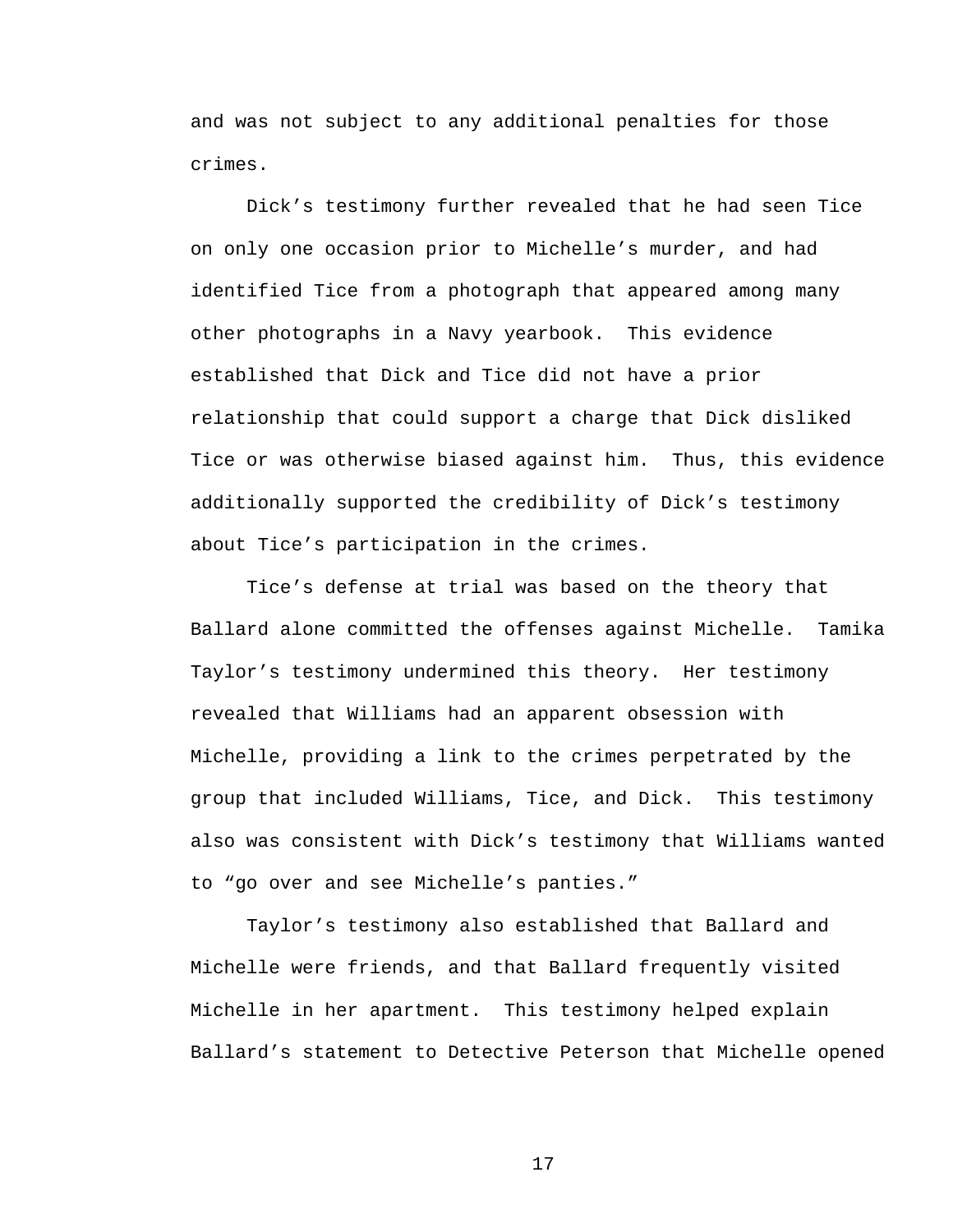her apartment door to the group that included Ballard, when she earlier had refused entry to the original group.

In addition to the above testimony, the jury also received evidence concerning DNA samples recovered from Michelle's body and from a blanket found on the bed at the crime scene. Forensic scientists Robert Scanlon and Jerry Sellers both testified that intercourse can occur during a rape without DNA material being deposited in a victim's vagina, provided that the perpetrator did not ejaculate. Scanlon further explained a perpetrator would not usually leave epithelial cells containing DNA as a result of sexual intercourse and stated that, thus, "if there is no ejaculation, typically I don't expect to detect anything." This expert testimony, therefore, provided an explanation with regard to how several men could have raped Michelle with only one man, Ballard, having deposited bodily fluids from which DNA samples could be extracted.

 We also observe that Tice presented evidence showing that John Danser and Richard Pauley, who were part of the group that Dick implicated in committing these crimes, had produced alibi evidence concerning their activities on the night Michelle was murdered. This evidence, however, did not relate to Tice's activities on the date of the offense and,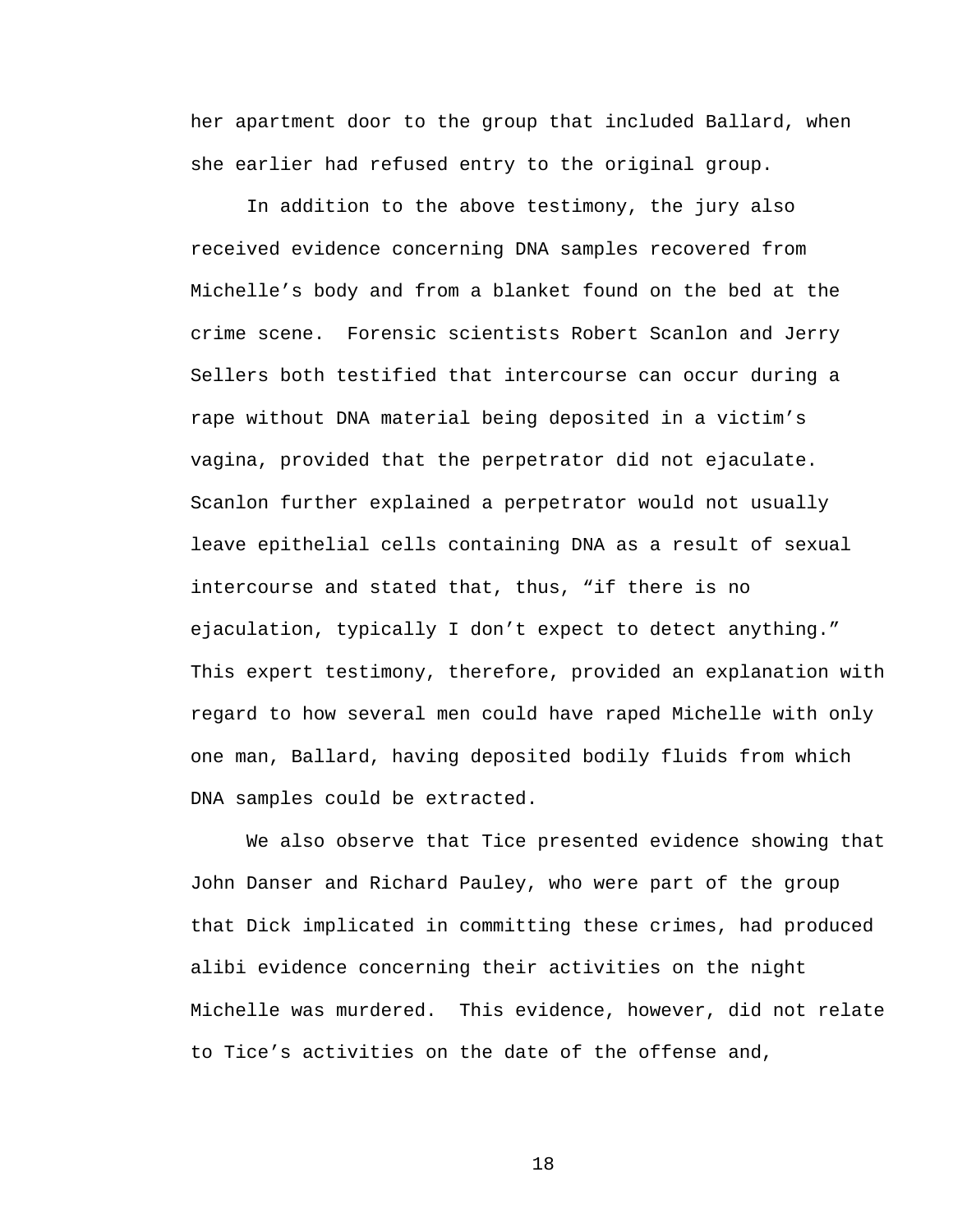therefore, was of questionable relevance to the issue whether Tice participated in committing the crimes against Michelle.

 With these considerations in mind, and having reviewed all the evidence presented at Tice's criminal trial with the exception of his confession, we conclude that the circuit court erred in holding that Tice satisfied his evidentiary burden under Strickland. We hold, as a matter of law, that Tice failed to meet his burden of proving the prejudice prong of Strickland, namely, that there was a reasonable probability of a different result at his criminal trial if the jury had not considered his confession. See 466 U.S. at 694; see also Lewis, 274 Va. at 117, 645 S.E.2d at 506; Lovitt, 266 Va. at 257, 585 S.E.2d at 825-26. In short, the record before us does not undermine confidence in the outcome of the proceedings. See Strickland, 466 U.S. at 694; Wiggins, 539 U.S. at 534; Lovitt, 266 Va. at 257, 585 S.E.2d at 826.

 Our conclusion that the circuit court erred in awarding Tice a writ of habeas corpus is not altered upon our consideration of Tice's assignment of cross-error. In this assignment, Tice contends that he suffered prejudice resulting from his trial counsel's failure to have the Ballard letter admitted into evidence.

The Ballard letter contained the following statement: "Remember that night [I] went to Mommie's house and the next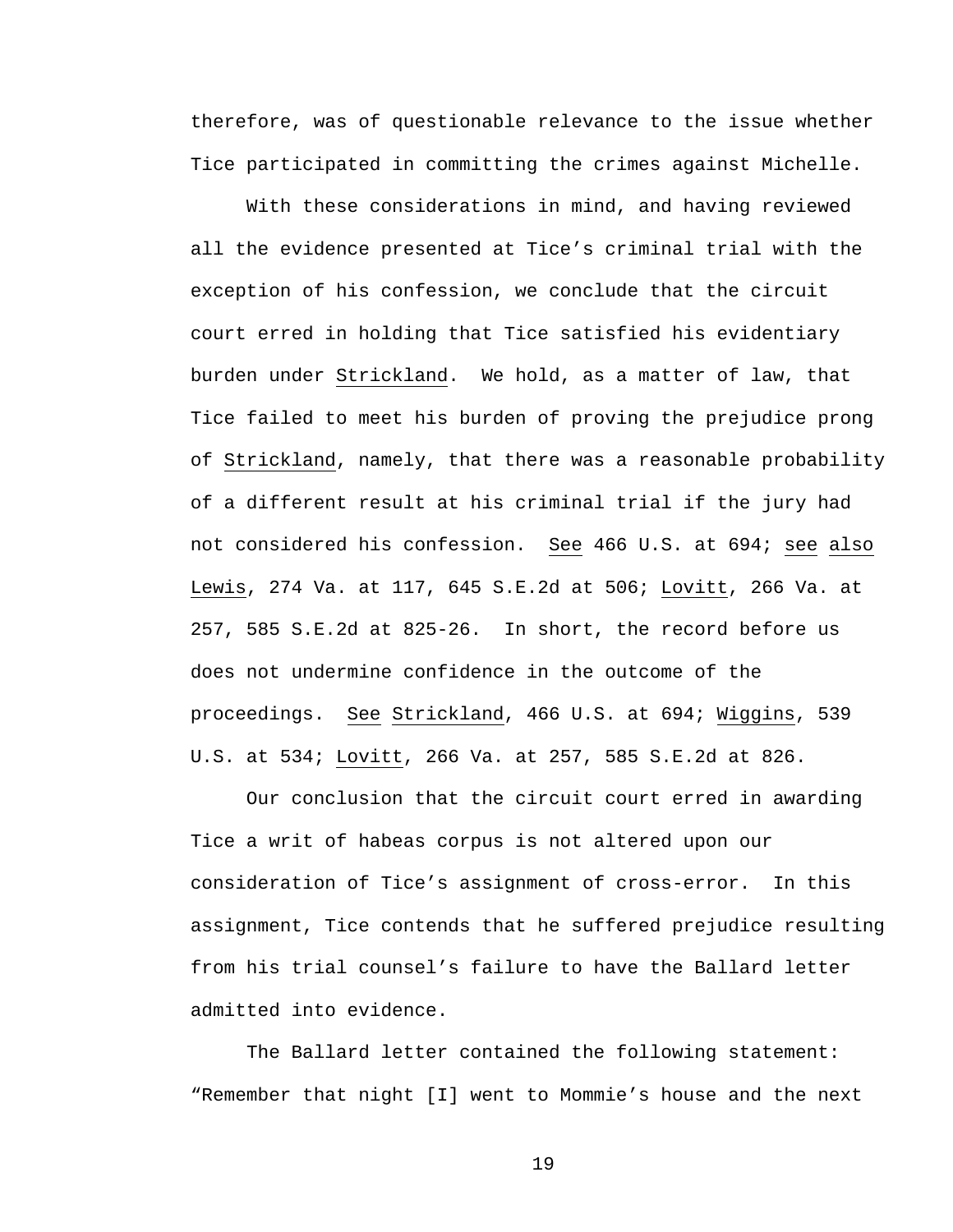morning Michelle got killed guess who did that, Me HA, HA." (Emphasis in original.) Although this representation constituted an admission by Ballard that he murdered Michelle, that writing notably is silent regarding the question whether Ballard acted alone in killing Michelle.

Again, as directed by Strickland, we directly consider the question whether the exclusion of the Ballard letter from evidence prejudiced Tice's defense. We conclude that Ballard's admission in the letter that he murdered Michelle would have been merely cumulative of other evidence of Ballard's commission of the crimes. Although Ballard refused to testify at Tice's trial, Ballard's statements to Detective Peterson that were admitted into evidence contained an admission that Ballard wrote a letter to a friend stating that he had killed Michelle. In addition, the jury heard testimony from Detective Peterson that Ballard made three other admissions that he had murdered Michelle, and also admitted twice that he had raped her. Therefore, we hold that the exclusion of this cumulative evidence did not constitute prejudice under the Strickland standard. See Snow v. Sirmons, 474 F.3d 693, 729 (10th Cir. 2007); Huffington v. Nuth, 140 F.3d 572, 581 (4th Cir. 1998); Hunt v. Nuth, 57 F.3d 1327, 1333 (4th Cir. 1995). Accordingly, the circuit court did not